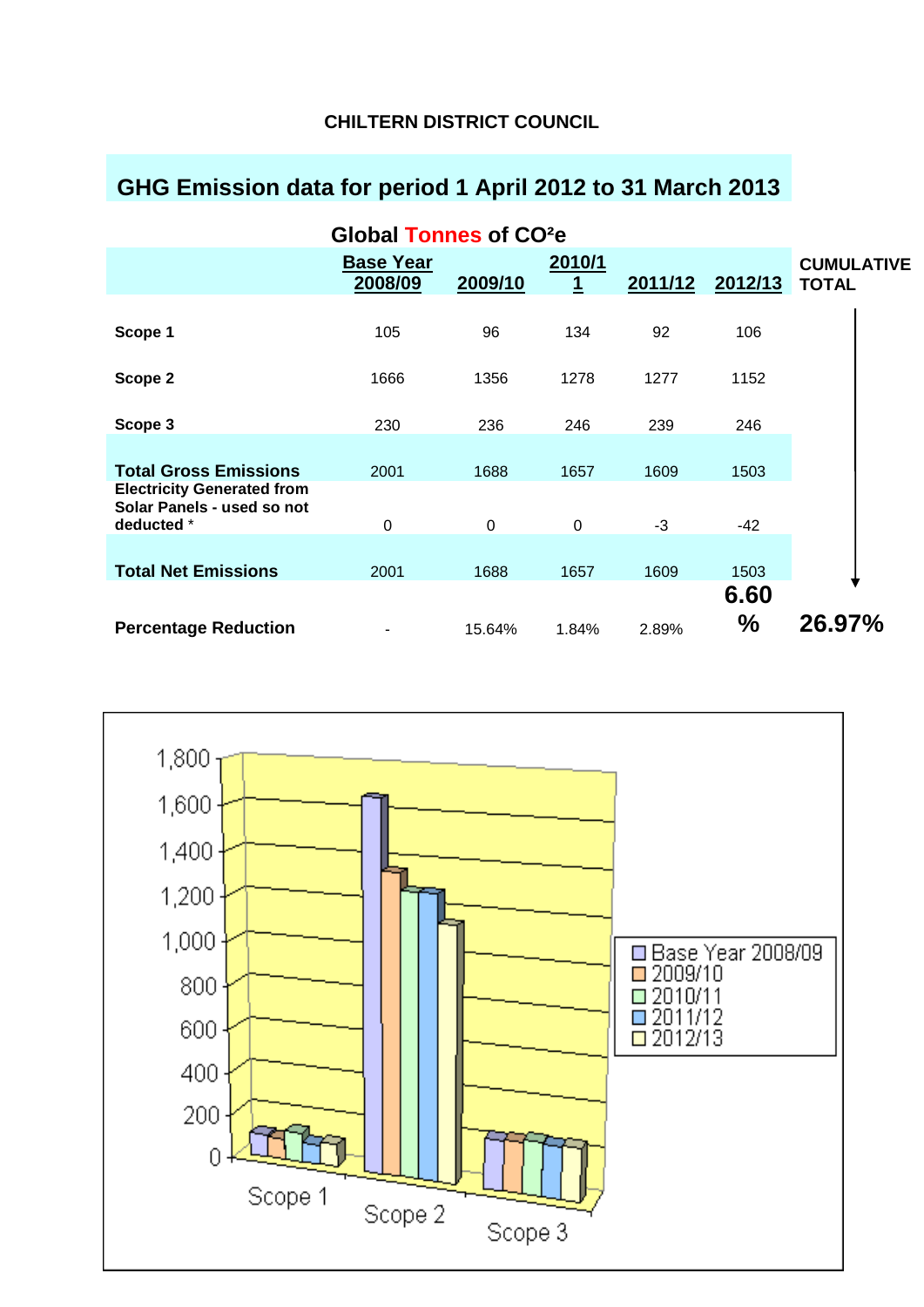#### **1. Company Information**

**Chiltern District Council,** King George V House, King George V Road, Amersham, Bucks HP6 5AW

Chief Executive: Alan Goodrum **Contact: Ben Coakley Tel: 01494 732060 Email: bcoakley@chiltern.gov.uk**  or Debbie Cole Tel: 01494 732266 Email: dcole@chiltern.gov.uk

### **2. Reporting Period**

1st April 2012 to 31st March 2013

#### **3. Change in Emissions**

Chiltern has made a public commitment through the signing of the Climate Change Declaration. Following both senior management and Councillor support, the Council's aims and objectives have also been specifically changed to reflect the importance of mitigating and adapting to climate change. A comprehensive Climate Change Strategy and actions have been developed in order to monitor and reduce our carbon emissions. We also work in partnership with the other Authorities of Bucks to mitigate and adapt to climate change.

#### **4. Approach**

We have followed the Government's Guidance on how to measure and report greenhouse gas emissions. This builds upon the extensive work undertaken for the former NI185 national indicator and the Bucks wide LAA target.

#### **5. Organisational Boundary**

We are a Local Authority and have generally used 'the financial approach'

#### **6. Operational Scopes**

We have measured our scope 1, 2 and significant scope 3 emissions

#### **7. Geographic Breakdown**

| All operations are in the UK: | Council Offices in<br>Amersham                                   | <b>Bucks</b> |
|-------------------------------|------------------------------------------------------------------|--------------|
|                               | Leisure Centres in<br>Amersham, Chesham<br>and Chalfont St Peter | <b>Bucks</b> |
|                               | Amenities Depot in<br>Amersham                                   | <b>Bucks</b> |

#### **8. Base Year**

Our Base Year is 2008 which we set using a fixed base year approach